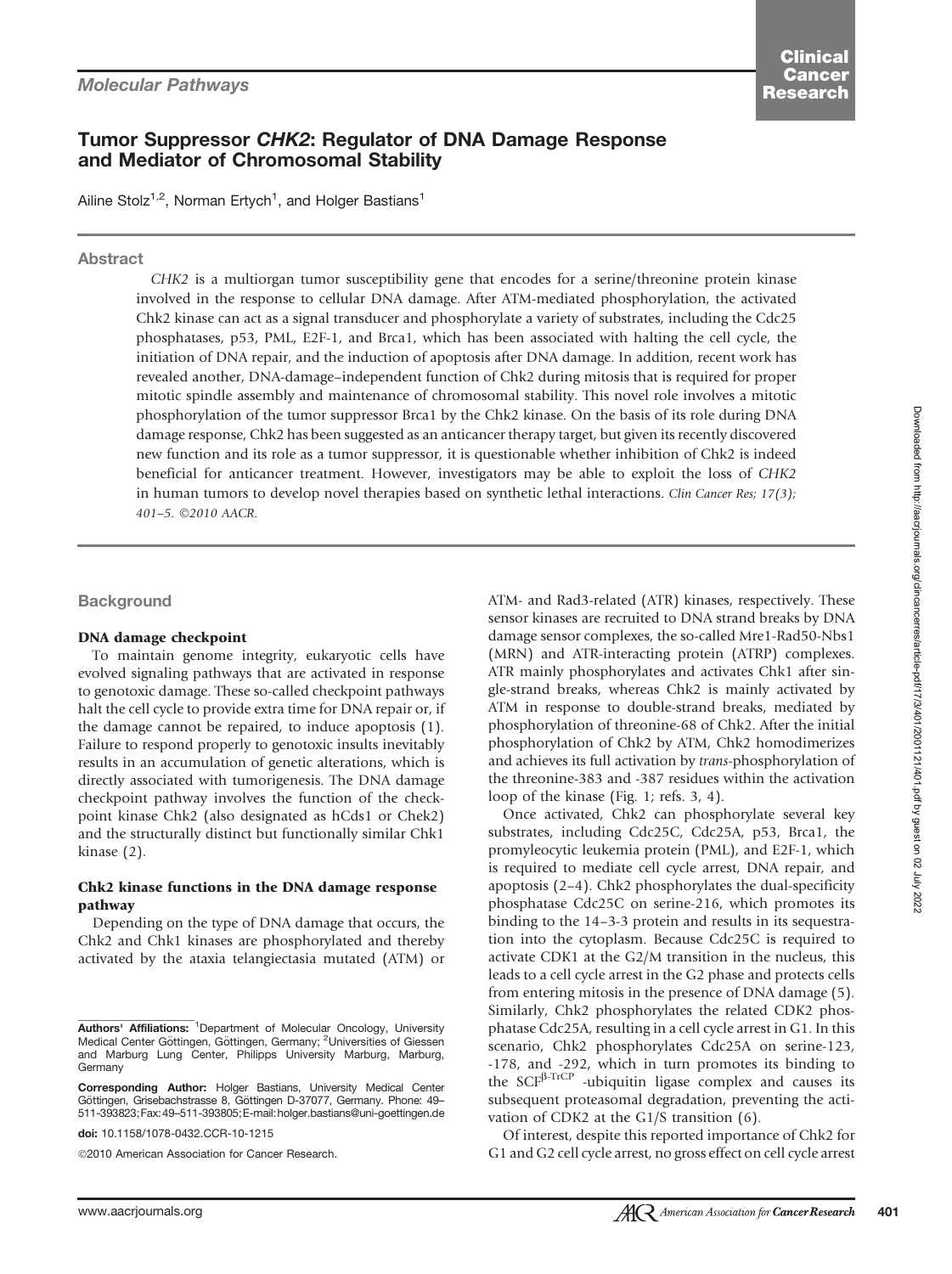

Figure 1. The role of Chk2 in DNA damage response and regulation of mitosis. Left panel: The Chk2 kinase is activated by the ATM kinase by phosphorylation of the threonine-68 residue in response to DNA double strand breaks. Chk2 achieves its full activation after homodimerization by trans-phosphorylation of the threonine-383 and -387 residues located within the activation loop. Subsequently, Chk2 can phosphorylate several key substrates, including Cdc25C (on Ser-216), Cdc25A (on Ser-123, Ser-178, and Ser-292), p53 (on Ser-20), PML (on Ser-117), E2F-1 (on Ser-364), and Brca1 (on Ser-988). These phosphorylations are required to mediate cell cycle delay, DNA repair, and apoptosis in response to DNA damage. Right panel: During mitosis and in the absence of DNA damage, the active Chk2 kinase can phosphorylate the tumor suppressor Brca1 on serine-988. This phosphorylation promotes the accurate assembly of a normal mitotic spindle, which is a prerequisite for faithful segregation of the sister chromatids and maintenance of chromosomal stability.

after DNA damage is observed in CHK2-deficient mice, suggesting that this role of Chk2 is not essential (7). Moreover, investigators have questioned the function of Chk2 in G1 and G2 in human colon carcinoma cells, where no effect on cell cycle arrest or the stability of Cdc25A is observed after homozygous deletion or siRNA-mediated depletion of CHK2 (8, 9). A possible explanation for these observations is that the partially redundant function of Chk1 may share overlapping substrates, including Cdc25A and Cdc25C.

The tumor suppressor p53 has been reported to be another key target of Chk2 in response to DNA damage. In fact, studies in knockout mice showed that Chk2 phosphorylates p53 on serine-20, and that this phosphorylation disrupts the p53-MDM2 interaction leading to the stabilization and accumulation of p53 after DNA damage (10, 11). Chk2 was therefore implicated as a direct regulator of p53 and suggested to mediate p53-dependent cell cycle arrest and apoptosis after genotoxic damage. However, other studies using knockout mice or CHK2-deficient human cell lines challenged these results and showed no requirement of Chk2 for the stabilization of p53 after DNA damage (8, 12, 13). Thus, given these conflicting results, the role of Chk2 in regulating Cdc25 phosphatases or p53 is presently unclear; however, taken together, the results suggest that Chk2 is not essential for cell cycle arrest in response to genotoxic damage.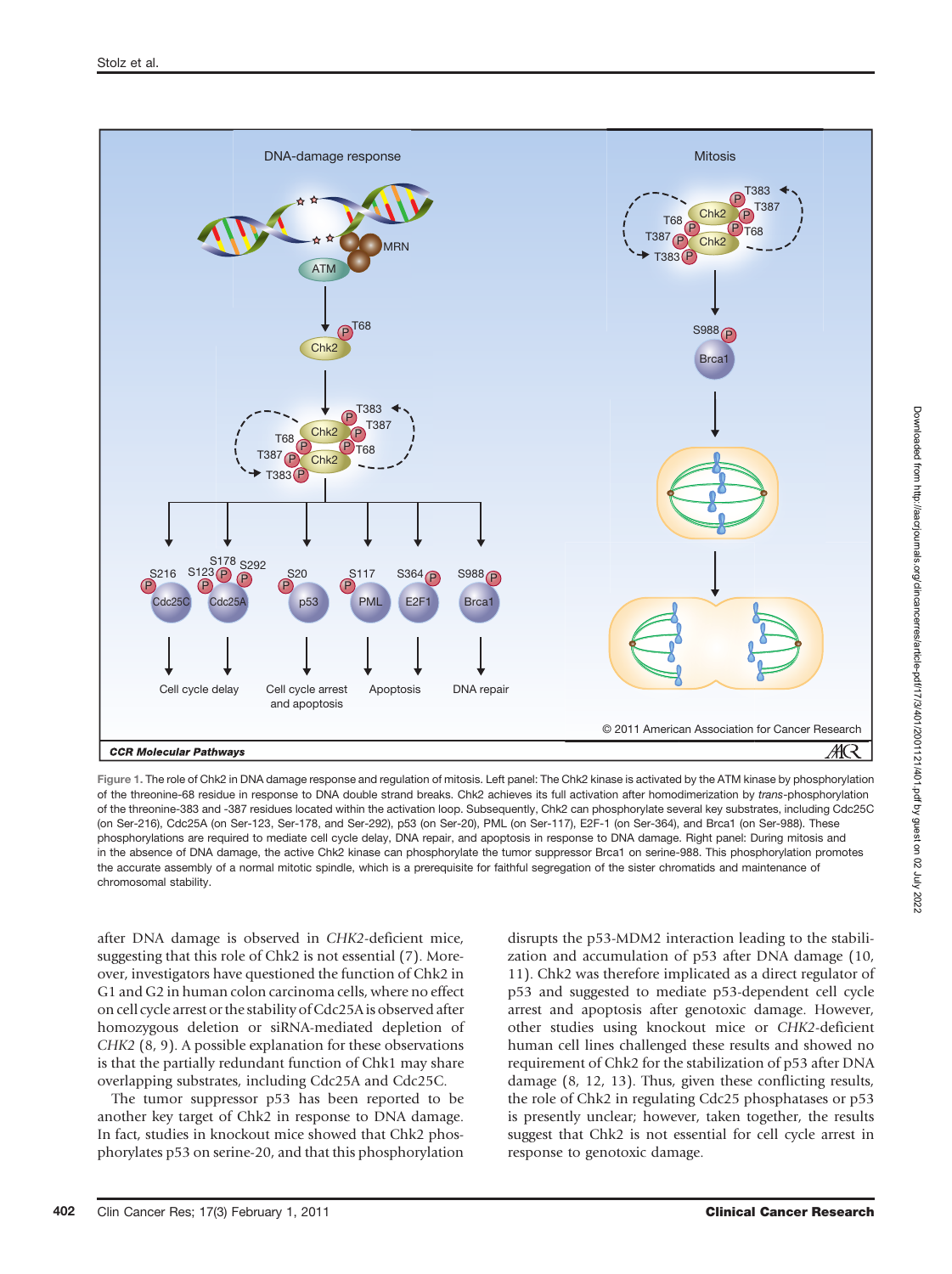# Role of Chk2 in DNA repair and apoptosis

In human cells, Chk2 appears to be involved in DNA repair by phosphorylating and regulating the tumor suppressor breast cancer 1 (Brca1). When DNA damage occurs, Chk2 phosphorylates Brca1 on serine-988, causing its dissociation from nuclear foci. The soluble and active Brca1 then mediates the error-free homologous recombination (HR) DNA repair pathway while repressing the error prone non-homologous end joining (NHEJ) (14–16). To facilitate DNA repair via HR, Brca1 forms a protein complex together with Brca2, which can directly interact with the Rad51 recombinase, a key component of the HR DNA repair pathway (17–19). Presumably, the regulation of Brca1 by Chk2 assists the switch from NHEJ to HR (15). However, this pathway operates only during S-phase and G2 when the DNA is duplicated and sister chromatids are available. Of interest, Brca1 also associates with DNA mismatch repair proteins, such as the Msh2-Msh6-complex (20), and Chk2 also interacts with Msh2 (21), suggesting a possible but as yet undefined involvement of Chk2 and Brca1 in DNA mismatch repair.

When DNA damage cannot be repaired, the damaged cell can initiate apoptosis, which may also be regulated by the Chk2 kinase. In fact, it has been suggested that by regulating p53, Chk2 is required for the induction of p53 dependent apoptosis (12). In addition, Chk2 may also support p53-independent apoptosis by phosphorylating the transcription factor E2F-1 on serine-364, which is associated with its stabilization, transcriptional activation, and the induction of apoptosis in a p53-independent manner (22). Moreover, Chk2 can also phosphorylate the tumor suppressor PML on serine-117, which promotes its pro-apoptotic activity in a p53-independent manner (23).

#### Chk2 is required for the maintenance of chromosomal stability and functions during mitotic spindle assembly

In addition to the established role of Chk2 after DNA damage, recent work from our laboratory revealed a new and DNA-damage–independent function of the Chk2 kinase in mitosis that is required for the maintenance of chromosomal stability (Fig. 1; ref . 24). This novel function of Chk2 may be of particular interest because chromosomal instability (CIN), which is defined as the perpetual gain or loss of whole chromosomes, is a major characteristic of human cancer and can directly contribute to tumorigenesis and tumor progression (25). Of importance, the loss of CHK2 or impairment of its kinase activity is sufficient to induce CIN in diploid human somatic cells, which places CHK2 in the squad of the very few genes associated with CIN in human cancer (24). Because chromosomal segregation defects take place during mitosis, it is conceivable that Chk2 could play an important role during mitotic cell division. In fact, Chk2 is required for the proper and timely assembly of the mitotic spindle apparatus, which is a prerequisite for both the accurate attachment of chromosomes to the mitotic

spindle and the subsequent faithful segregation of sister chromatids onto the two daughter cells (24). Thus, CHK2 is a key tumor suppressor gene that is involved in the proper assembly of mitotic spindles and the maintenance of chromosomal stability.

Of interest, the tumor suppressor protein Brca1 is a direct target of the Chk2 kinase and is phosphorylated on serine-988 not only after DNA damage but also during mitosis in the absence of damage. Intriguingly, this mitotic phosphorylation of Brca1 mediates the mitotic role of Chk2. Indeed, loss of BRCA1 or impairment of its Chk2-mediated phosphorylation causes an improper mitotic spindle assembly and induces CIN in human somatic cells (24). In line with a possible mitotic role, Brca1 localizes to mitotic centrosomes, where it may regulate centrosome integrity and spindle assembly, possibly by regulating the ubiquitination of  $\gamma$ -tubulin (26, 27).

# CHK2 alterations in human cancer

Several studies have identified CHK2 as a multiorgan cancer susceptibility gene that is mutated in both somatic and hereditary human cancers, including breast, colon, prostate, and lung carcinomas, albeit at low frequencies (3, 28). In addition, investigators have reported a loss of the CHK2 locus on chromosome 22q13 in breast, colorectal, ovarian, and brain tumors (29–31), and epigenetic silencing of CHK2 expression in lung cancer (32). Point mutations at I157T and the deletion mutation 1100delC encoding a truncated Chk2 protein with a reduced or absent kinase activity were shown to be main mutations in human tumors, increasing the risk to develop breast and prostate cancers (33–35), as well as thyroid, bladder, kidney, ovarian, and colorectal cancers (36–38). Furthermore, germline mutations of CHK2 have been found in families with Li-Fraumeni syndrome that do not harbor mutations in TP53, suggesting that Chk2 could act as an upstream regulator of p53 (39). However, CHK2 mutations do not account for the cancer predisposition phenotype of Li-Fraumeni syndrome as originally thought (40), and concomitant mutations in CHK2 and TP53 have been reported in colon and breast cancer, arguing against an exclusive role upstream of p53 (41, 42). In support of this notion, the mitotic function of Chk2 required for maintenance of chromosomal stability also appears to be independent of p53 (24). Furthermore, a loss of CHK2 was found in the majority of human lung adenocarcinomas (24). This result may be particularly important in light of the finding that lung adenocarcinomas were prominently induced after experimental induction of CIN in various mouse models (43).

# Clinical-Translational Advances

#### Targeting the Chk2 kinase for anticancer therapy

On the basis of its reported functions during cellular DNA damage response, it has been suggested that inhibition of Chk2 might increase the therapeutic index of DNAdamaging drugs. Indeed, antisense inhibition of CHK2 was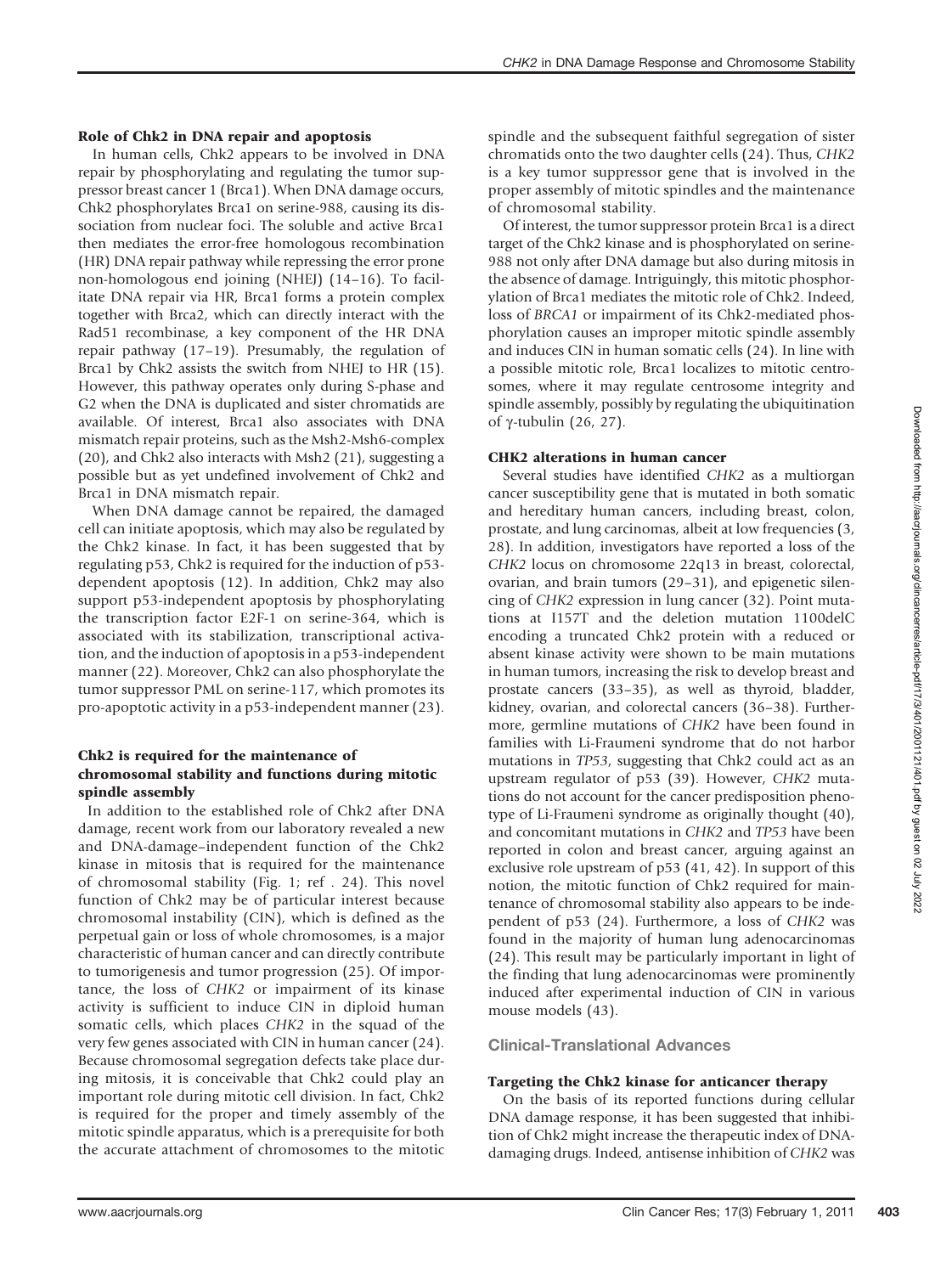shown to enhance the apoptotic activity of  $\gamma$ -irradiation and treatment with the topoisomerase I inhibitor camptothecin (44). Similarly, Chk2 inhibition with siRNA or dominant-negative mutants was shown to enhance adriamycin-induced apoptosis in a colon carcinoma xenograft model by preventing the release of survivin from the mitochondria (45). According to these results, one might expect small-molecule inhibitors of Chk2, including NSC-109555, debromohymenialdisine (DBH), VRX0466617, and EXEL-9844, to also show therapeutic efficacy during anticancer treatment (46–49), and in fact several Chk2 inhibitors, such as AZD7762, PF447736, and XL844, have been evaluated in phase I clinical studies (48). Unfortunately, most Chk2 inhibitor compounds suffer from unspecificity and also inhibit the Chk1 kinase, which serves distinct functions in the G2 DNA damage checkpoint (50, 51). Thus, the anticancer efficacy of Chk1/Chk2 inhibitors may not be related to a sole inhibition of Chk2. In contrast to a possible role of Chk2 inhibition in enhancing chemotherapy responses, it has been shown that inhibition of Chk2 can lead to a protection from radio- or chemotherapy (46, 52), which may indicate that targeting of Chk2 may not be beneficial for anticancer treatment. Furthermore, given the latest results regarding the mitotic role of Chk2 (24), we should also consider the possibility that the inhibition of Chk2 is associated with an increase in chromosome missegregation, which may contribute to de novo tumorigenesis in response to therapy.

#### Treatment of CHK2-deficient human tumors

Despite the conflicting results regarding the therapeutic value of Chk2 inhibition, a key issue is whether the frequent loss of CHK2 in human cancer, especially in lung adenocarcinomas (24), can be exploited for therapeutic purposes.

#### **References**

- 1. Kastan MB, Bartek J. Cell-cycle checkpoints and cancer. Nature 2004;432:316–23.
- 2. Bartek J, Lukas J. Chk1 and Chk2 kinases in checkpoint control and cancer. Cancer Cell 2003;3:421–9.
- 3. Antoni L, Sodha N, Collins I, Garrett MD. CHK2 kinase: cancer susceptibility and cancer therapy—two sides of the same coin?Nat Rev Cancer 2007;7:925–36.
- 4. Ahn J, Urist M, Prives C. The Chk2 protein kinase. DNA Repair (Amst) 2004;3:1039–47.
- 5. Blasina A, de Weyer IV, Laus MC, et al. A human homologue of the checkpoint kinase Cds1 directly inhibits Cdc25 phosphatase. Curr Biol 1999;9:1–10.
- 6. Falck J, Mailand N, Syljuasen RG, Bartek J, Lukas J. The ATM-Chk2-Cdc25A checkpoint pathway guards against radioresistant DNA synthesis. Nature 2001;410:842–7.
- 7. Takai H, Naka K, Okada Y, et al. Chk2-deficient mice exhibit radioresistance and defective p53-mediated transcription. EMBO J 2002; 21:5195–205.
- 8. Jallepalli PV, Lengauer C, Vogelstein B, Bunz F. The Chk2 tumor suppressor is not required for p53 responses in human cancer cells. J Biol Chem 2003;278:20475–9.
- 9. Jin J, Ang XL, Ye X, Livingstone M, Harper JW. Differential roles for checkpoint kinases in DNA damage-dependent degradation of the Cdc25A protein phosphatase. J Biol Chem 2008;283:19322–8.

One possible approach may be to use poly-(ADP-ribose) polymerase (PARP) inhibitors to prevent the repair of DNA single-strand breaks via base excision repair and instead trigger the Brca1-mediated HR pathway of DNA repair. If both repair pathways are suppressed, cells cannot respond to DNA damage any more and undergo apoptosis. This concept, known as "syntheticlethality," was validated by the use of small-molecule inhibitors of PARP (KU0058684 and KU0058948) that selectively inhibit the cell growth of BRCA1-deficient cells (53). Moreover, because the function of Brca1 in HR requires its phosphorylation by Chk2 (15), PARP inhibitors can result in synthetic lethality with CHK2 deficiency (54). Thus, lung adenocarcinomas, which frequently show a loss of CHK2, might particularly benefit from treatment with PARP inhibitors. This notion remains to be tested in clinical trials.

Given the novel function of Chk2 in mitotic spindle assembly, antimitotic drugs that target the dynamics of microtubules might also exhibit synergistic effects with CHK2 deficiency in cancer cells. These drugs include taxanes, epothilones, and Vinca alkaloids, and are frequently used for anticancer treatment (55). It would be of great interest to investigate whether these drugs show an enhanced efficacy in CHK2-deficient cancer cells that already show an impaired formation of mitotic spindles. This attractive hypothesis should be addressed in future experiments and possibly in clinical trials.

#### Disclosure of Potential Conflicts of Interest

No potential conflicts of interest were disclosed.

Received October 6, 2010; revised November 1, 2010; accepted November 3, 2010; published OnlineFirst November 18, 2010.

- 10. Chehab NH, Malikzay A, Appel M, Halazonetis TD. Chk2/hCds1 functions as a DNA damage checkpoint in G(1) by stabilizing p53. Genes Dev 2000;14:278–88.
- 11. Shieh SY, Ahn J, Tamai K, Taya Y, Prives C. The human homologs of checkpoint kinases Chk1 and Cds1 (Chk2) phosphorylate p53 at multiple DNA damage-inducible sites. Genes Dev 2000; 14:289–300.
- 12. Jack MT, Woo RA, Hirao A, et al. Chk2 is dispensable for p53 mediated G1 arrest but is required for a latent p53-mediated apoptotic response. Proc Natl Acad Sci USA 2002;99:9825–9.
- 13. Ahn J. Urist M. Prives C. Questioning the role of checkpoint kinase 2 in the p53 DNA damage response. J Biol Chem 2003;278:20480–9.
- 14. Lee JS, Collins KM, Brown AL, Lee CH, Chung JH. hCds1-mediated phosphorylation of BRCA1 regulates the DNA damage response. Nature 2000;404:201–4.
- 15. Zhang J, Willers H, Feng Z, et al. Chk2 phosphorylation of BRCA1 regulates DNA double-strand break repair. Mol Cell Biol 2004;24:708– 18.
- 16. Zhuang J, Zhang J, Willers H, et al. Checkpoint kinase 2-mediated phosphorylation of BRCA1 regulates the fidelity of nonhomologous end-joining. Cancer Res 2006;66:1401–8.
- 17. Chen PL, Chen CF, Chen Y, et al. The BRC repeats in BRCA2 are critical for RAD51 binding and resistance to methyl methanesulfonate treatment. Proc Natl Acad Sci USA 1998;95:5287–92.